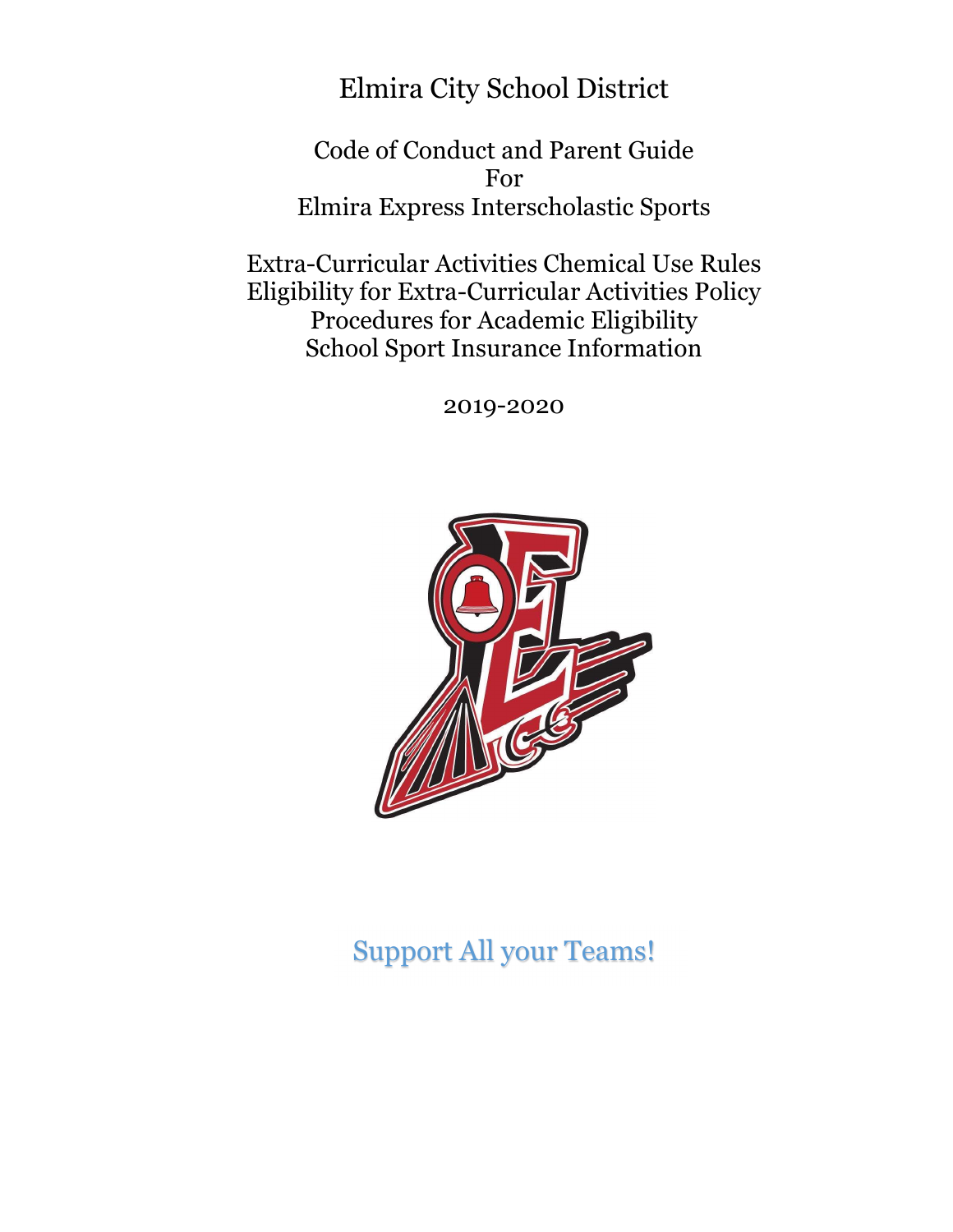## Elmira City School District Athletic Program Mission Statement

The ECSD athletic program is a dynamic, diverse organization that inspires student-athletes, both academically and athletically, through education-based athletics using real life experiences. We provide equal opportunities to achieve success by building character, sportsmanship, self-confidence, and teamwork. Express Athletics prides itself upon the core beliefs of integrity, commitment and excellence.

# Core Beliefs

We believe that…

- Athletic experiences provide opportunities to cooperate and respect others of various backgrounds with dignity and equality within a safe environment.
- Commitment and dedication is critical to our program in order to achieve a common goal.
- Striving for excellence in athletics, academics and in the community guides the Express Athletic Program to obtain our maximum potential.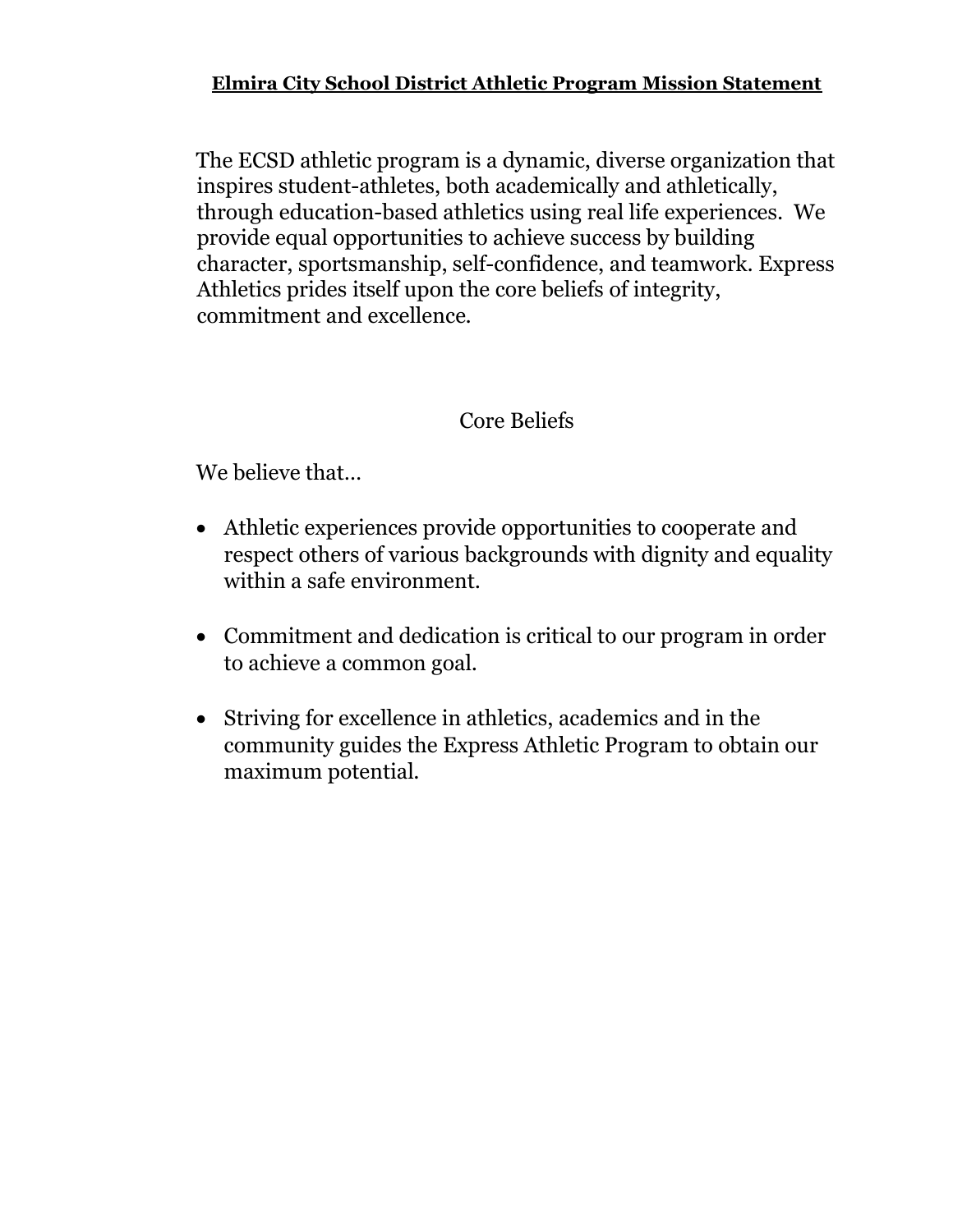### ADMINISTRATIVE ORGANIZATION

All employees of the Elmira City School District adhere to the policies set forth by the Board of Education.

## Definition of Roles

### Board of Education:

The Board of Education, responsible to the people, is the ruling agency for the Elmira City School District. The Board is responsible for interpreting the needs of the community and the requirements to the professional organization. Additional responsibilities include:

1. Developing policies in accordance with state statutes and mandates in accordance with the educational needs and wishes of the people.

2. Approving means by which the professional staff may make these policies effective.

3. Evaluating the interscholastic athletic program in terms of its value to the community.

### Superintendent of Schools:

The Superintendent is responsible for administering the school district according to the adopted policies of the Board of Education and the rules and regulations of the State Education Department. It is his/her duty to establish a definite school athletic policy and to have a thorough understanding of that policy. The Superintendent shall represent the school district as its chief executive officer and its foremost professional educator in its dealings with other school systems, social institutions, and businesses.

#### Athletic Director:

The Athletic Director is directly responsible to the Superintendent. The primary responsibility of the Athletic Director is the administration and supervision of the interscholastic athletic program in the Elmira City School District. The Athletic Director's duties are those described in his/her job description and any other duties as designated. He/she will provide the leadership necessary for the day-to-day operation of the Athletic Department.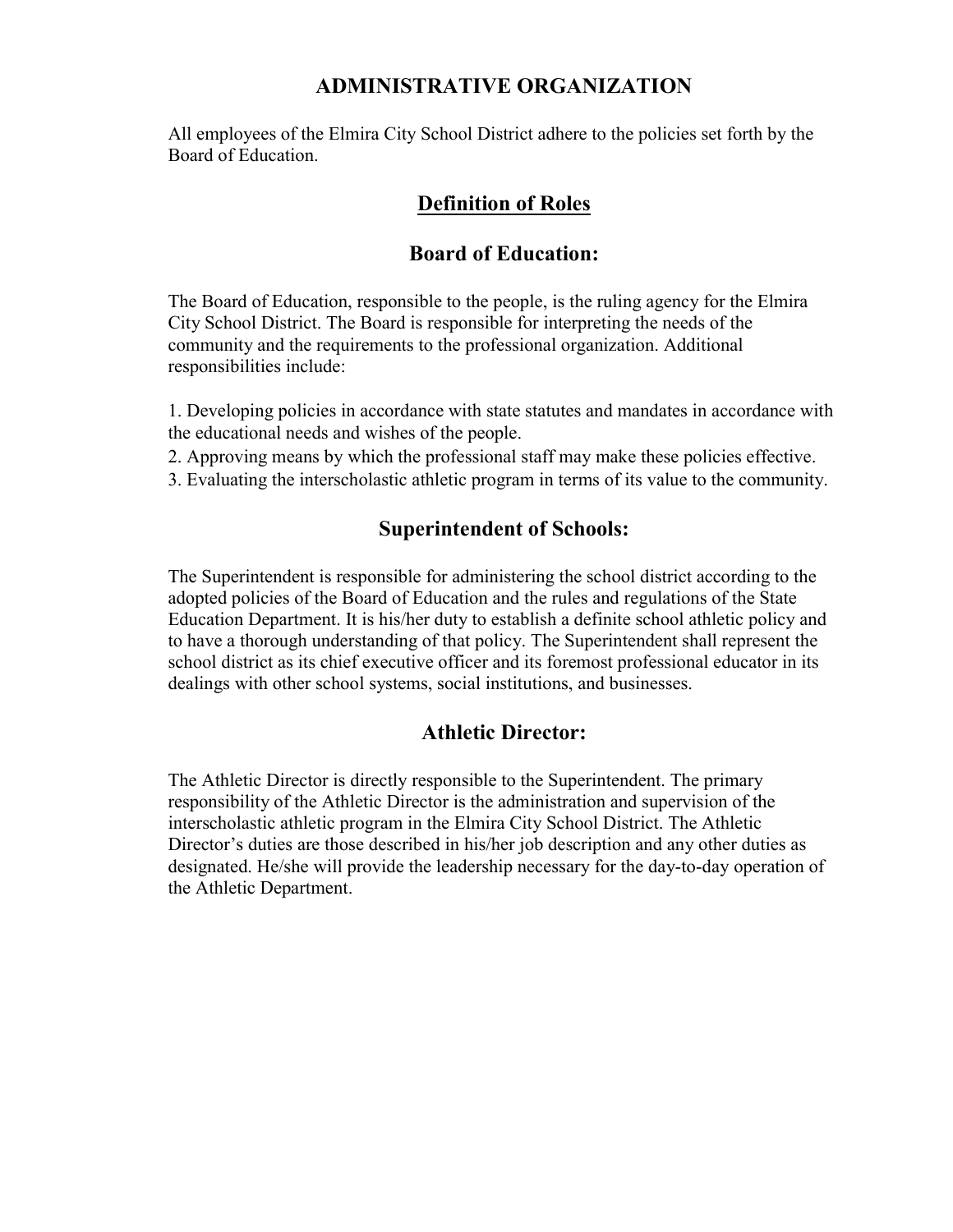## High School/Middle School Principals:

The High School/Middle School Principal is the official representative of the school and is directly responsible for the general attitude of the student body. The Principal is solely responsible for an official action taken by his/her school.

### Head Coaches:

All Head Coaches shall be responsible to the Athletic Director for the total operation of their respective sports programs. Head Coaches shall act as official representatives of the school as they carry out their interscholastic athletic responsibilities. Head Coaches will be responsible for the normal duties required of interscholastic competition, those duties described in the coaches' job description, and/or any duties delegated by the Athletic Director.

### Assistant Coaches:

All Assistant Coaches shall be responsible to the Head Coach to carry out the aims and objectives of the respective sports program. Assistant Coaches shall act as official representatives of the school as they carry out their interscholastic athletic responsibilities. Assistant Coaches will be responsible for the normal duties required of interscholastic competition, those duties described in the coaches' job description, and/or any duties delegated by the Head Coach.

## Definition of Administrative Chain

### Superintendent of Schools:

1.) Is ultimately responsible for all phases of the public school program.

2.) Delegates his/her power of administration of the interscholastic athletic program through the Athletic Director.

### Athletic Director:

1.) Directs the operation of the athletic program and is responsible for all league schedules and schedule changes, transportation, obtaining officials for contests, and for budget preparation of the athletic program.

2.) Selects and supervises all coaches.

3.) Evaluates the athletic program, the athletic staff, as well as Physical Education and Health teachers district-wide.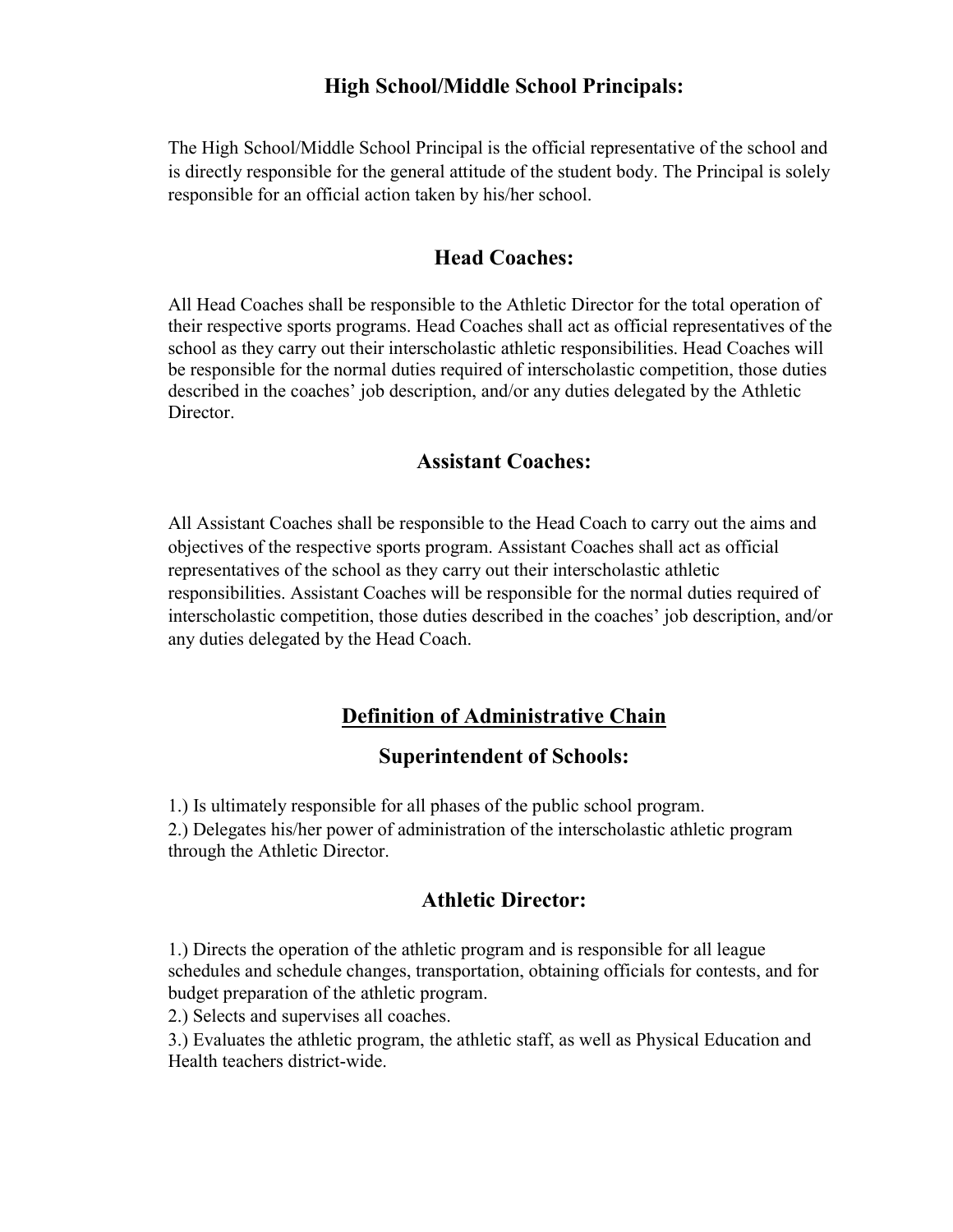## High School/Middle School Principal:

1.) Is responsible for all activities affecting students in his/her building.

2.) Is closely involved with the operation of the athletic program.

3.) Coordinates the athletic program with other school activities.

#### Coaches:

1.) Represent the school in interscholastic activities.

2.) Conduct their work within the framework of the goals of the school system, the policies and procedures of the Department of Athletics, and the regulations of the S.T.A.C., Section IV, and the NYSPHSAA.

3.) Strictly enforce the eligibility rules.

4.) Determine team selections fairly.

5.) Consider athletics as a part of the total education program, encouraging athletes to work towards maximizing their abilities in academics as well as in athletics.

6.) Exhibit proper and exemplary behavior at all times.

7.) Implement the Code of Conduct for student-athletes.

8.) Take responsibility for the guidance of student-athletes under their direction.

## Athletic Department Organizational Chart

Each ECSD sponsored team has a coach appointed by the Board of Education who has initial responsibility for the team. If questions/concerns arise, all efforts should be made to resolve the issue with the coach of the particular sport before proceeding to the next level of the flow chart.

FLOW CHART:

1.) Coach

2.) Athletic Director

3.) Superintendent of Schools

4.) Board of Education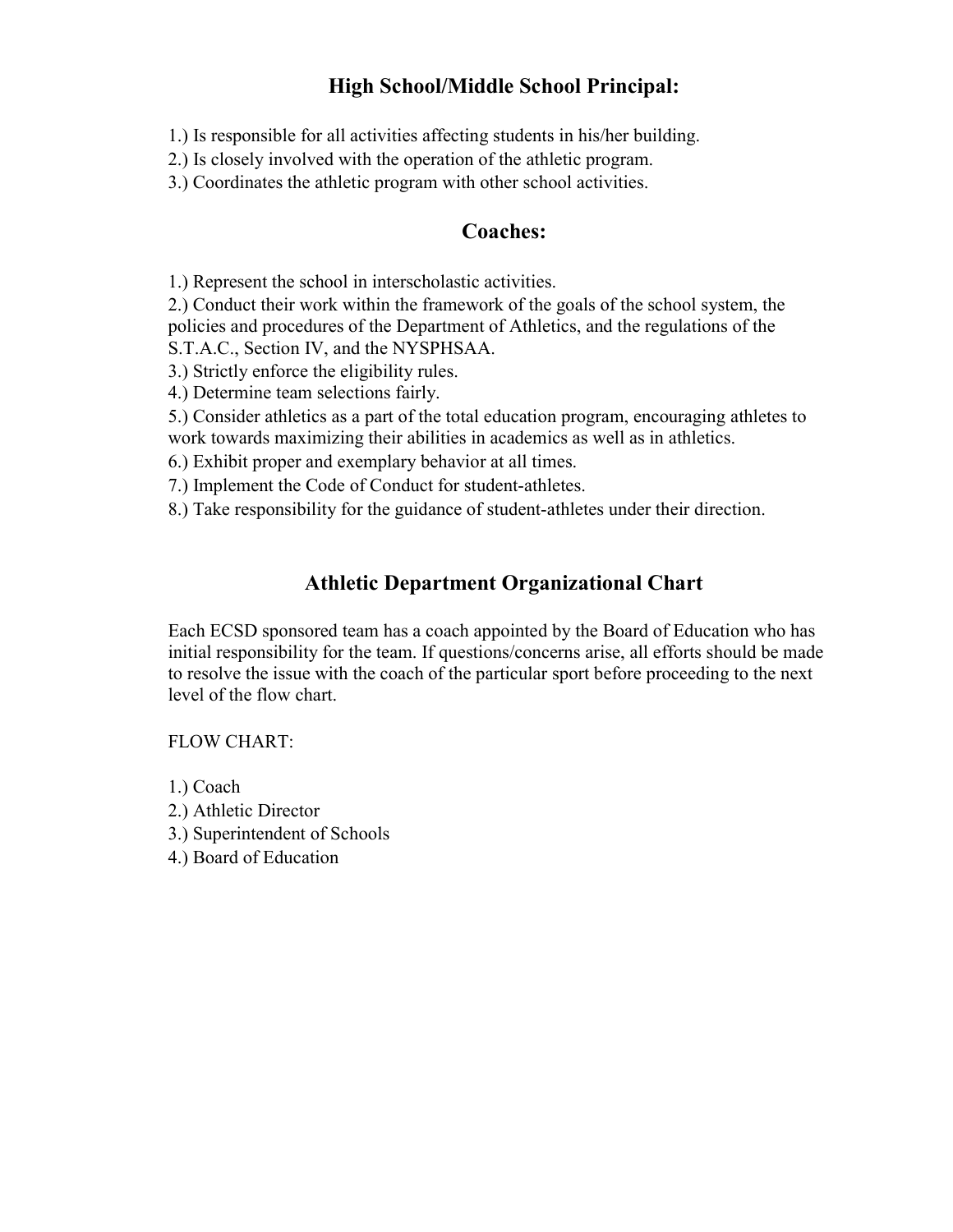## PLAYING TIME

Competitive sports do not always coincide with equality. Among student-athletes, all are born with varying natural abilities and other student-athletes develop superior work ethic. A team member must realize that due to different levels of skill and work ethic he/she may not receive the same amount of playing time as others on the squad.

## MODIFIED:

This program of competitive sports focuses on the fundamentals of the game, rules, training, and basic skills. Limited emphasis is placed on winning and maximum participation is desired.

## JUNIOR-VARSITY:

The junior varsity level of competition is where increased emphasis is placed upon team play, physical conditioning, and refinement of basic skills. Attitude, effort, and ability will be the determining factors in making the team at the junior varsity level. Winning at the junior varsity level is considered important and participants will be taught how to cope with losing and crowd influence during contests. An attempt will be made to play all participants. It is recognized, however, that all participants may not play and those who do play may not play equally.

## VARSITY:

The varsity level of athletic competition is a culmination of the high school athletic program. Team play, sportsmanship, individual physical ability, motivation, and mental attitude are very important aspects of competition at the varsity level. Attitude, effort, and ability will be the determining factors in making the team at the varsity level. The team plays to win the contest at the varsity level. Important life lessons are to be learned from participation. It is recognized that not all participants will play in every contest. All members of the team during the entire season will receive recognition for their efforts throughout the season.

# ELIGIBILITY AND PHYSICAL EXAMINATION

To be eligible to be a member of an ECSD interscholastic sponsored athletic team, you must be a bona fide student of grades  $7 - 12$ . A student who reaches the age of 19 prior to September 1 will not be eligible to participate (NYSPHSAA Rule).

Seventh and eighth grade students between the ages of 12 and 15 may participate in a modified program. A student reaching the age of 16 during a modified sport season may complete that season, but must play on a junior varsity or varsity team the next season.

Any student who wishes to participate on an ECSD interscholastic sponsored athletic team must be examined his/her family physician. A student may not practice or participate in a game or a contest without a physician's approval.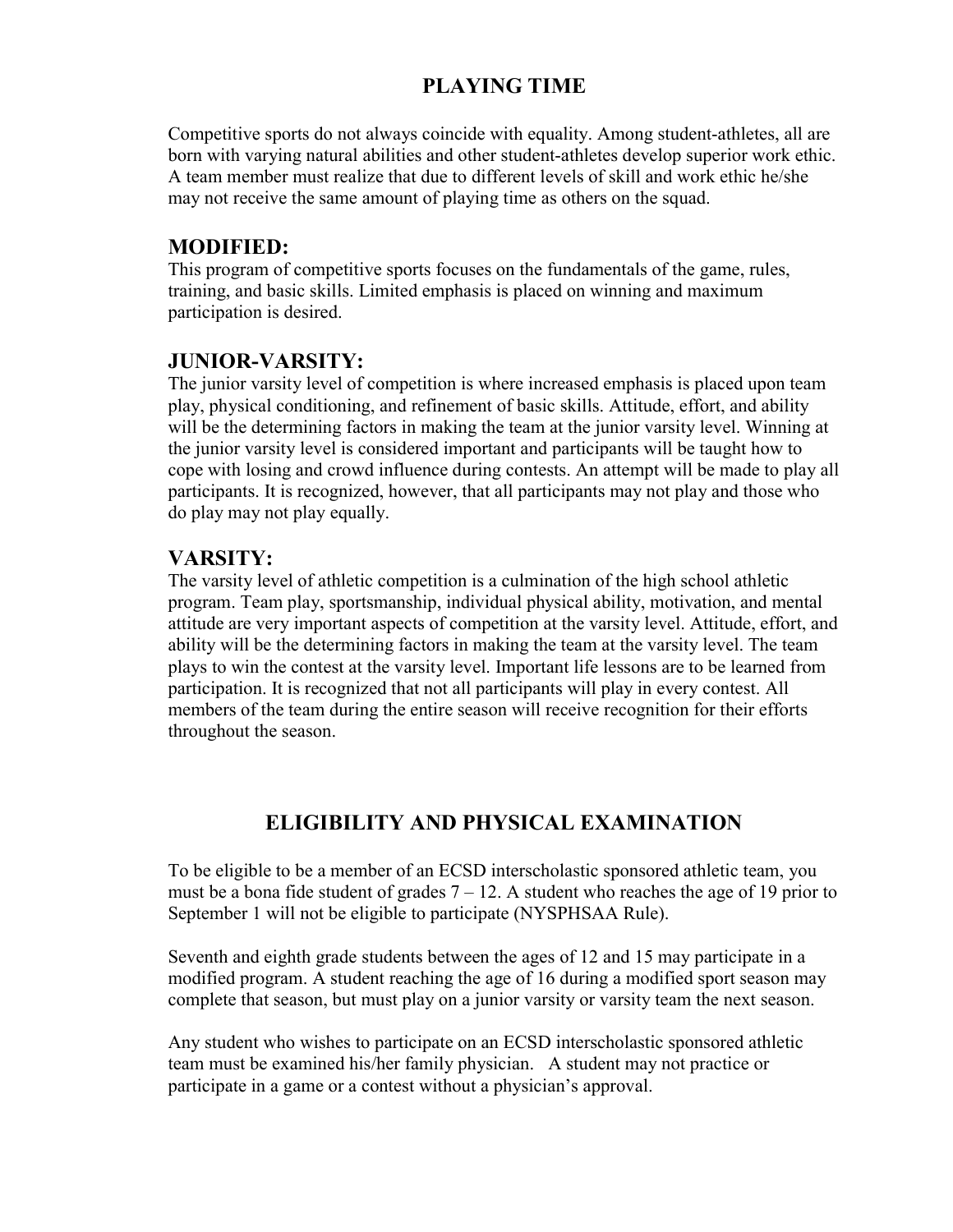## ADVANCED PLACEMENT PROCESS

The ECSD participates in a New York State Education Department approved program that provides an opportunity for exceptional seventh and eighth grade student athletes to participate on varsity and junior varsity teams. This program has been designed for those few students who are better served by playing on a higher level than their age and grade might indicate.

The Director of Athletics has the sole responsibility for authorizing a student to participate in this program. Information must be collected and evaluated by the Athletic Director before a student may be allowed to participate in this program. The criterion that must be met includes: (NYSPHSAA Rule)

- 1.) A recommendation by the Head Varsity Coach or ECSD physical education teacher to the Director of Athletics.
- 2.) A medical examination by an ECSD physician, ECSD nurse practitioner, or family physician and his/her assessment that the student has reached the development and maturity levels as specified by New York State Education Department guidelines.
- 3.) Sufficiently high scores on the New York State Physical Fitness Screening Test administered by a physical education teacher.
- 4.) Agreement between the student, parents/guardians, coach, and the Athletic **Director**

## STUDENT-ATHLETES' BEHAVIOR DURING SCHEDULED **CONTESTS**

All officials assigned to ECSD athletic events have been certified by the New York State Public High School Athletic Association (NYSPHSAA) and have experience consistent with the level of competition that they officiate. An official is to be treated with respect at all times. In no instance should an official's judgment be challenged by an athlete.

Any athlete who is ejected from a contest for having used profanity or engaged in unsportsmanlike conduct shall be sanctioned according to NYSPHSAA Section IV policy. Depending on the severity of the violation ECSD may apply additional penalties beyond that required of Section IV or the State; these sanctions may include a prohibition from playing in the next regularly scheduled contest, multiple future contests or even for the remainder of the season.

A complete copy of the sportsmanship brochure is available online at www.nysphsaa.org www.sectionivathletics.com.

## PRESS & ELECTRONIC MEDIA RELATIONS

Student-athletes should always be very thoughtful in their statements to reporters as they are a reflection of the school district, administration, coaches, student body, and community. If there is any doubt as to whether to talk to a reporter, athletes should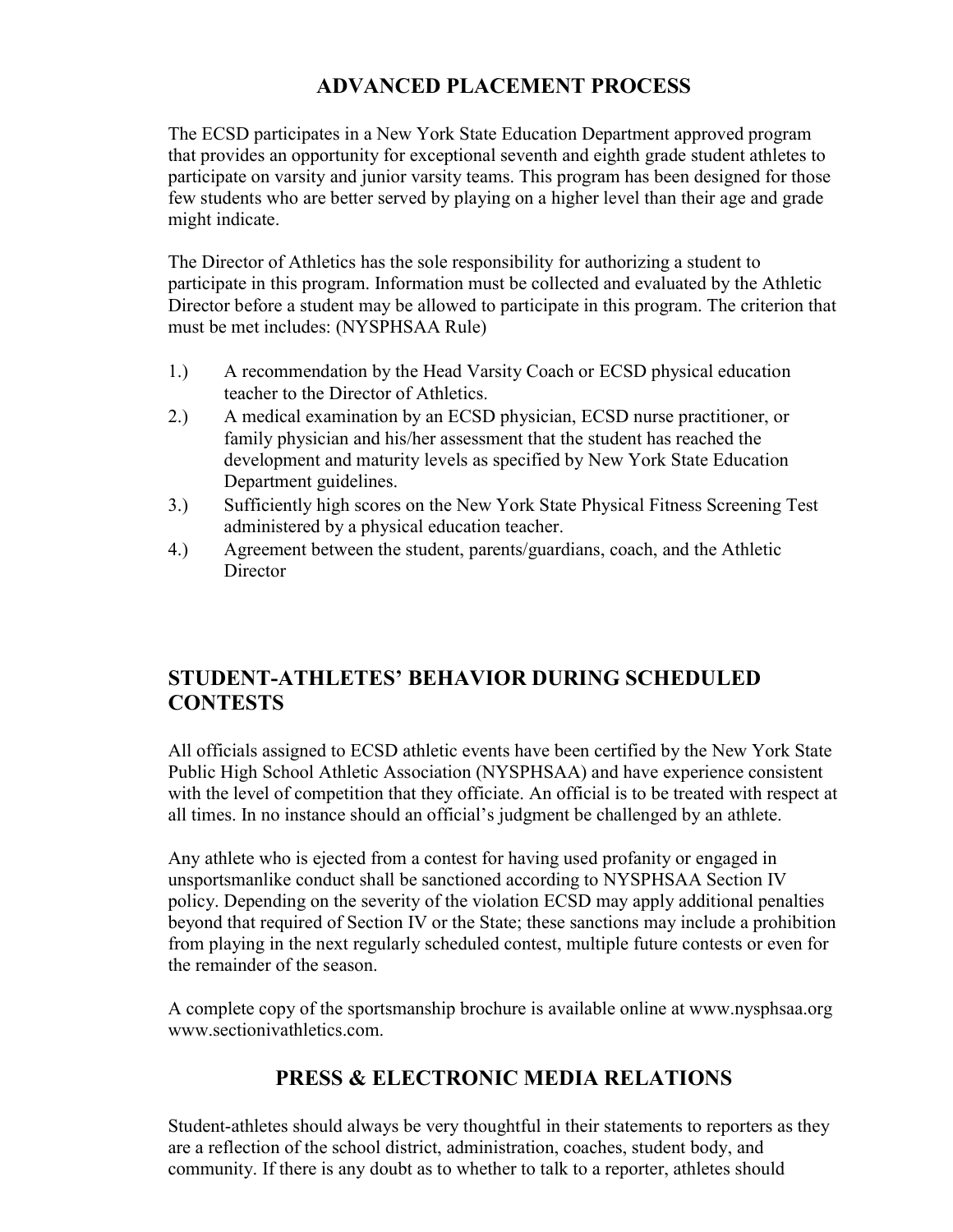consult with their coach. An athlete should always be modest about his/her own accomplishments, give proper credit due to teammates, and never criticize game officials, other schools, players, coaches, or fans. This principle extends to social media websites, including, but not limited to, Facebook and Twitter, especially those in which the studentathlete is the author of the online content.

## SOCIAL MEDIA/COMMUNICATION

The Athletic Department has established an official website that can be accessed through the district's webpage at www.elmiracityschools.com. Our site is linked to Digital Sports, the official scheduling site for the Southern Tier Athletics Conference. This site will act as the primary source for all EHS athletics schedules, news and highlights. Parents may register at this site to receive e-mail alerts and pertinent athletics updates and information. This will allow you to receive real time updates or changes to the athletics schedule:

Follow EHS Athletics on Twitter: @Expressathletics

All student-athletes and their families should be mindful of what they post to social media. Any negative comments, photos, videos, etc. that cause a disruption to the positive team and/or department structure will be addressed and if necessary disciplined under our code of conduct.

## TRANSPORTATION TO AND FROM AWAY CONTESTS

All athletes must ride to and from away contests in vehicles provided by the ECSD. Travel to and from games is no different from other school bus travel. Athletes are expected to conduct themselves in a fashion that will ensure the safety of all passengers.

There may be times when it is necessary for a parent or legal guardian to make alternate transportation arrangements to and/or from a contest. This must be cleared with the Director of Athletics prior to the game, and a written note from the parent to the Director of Athletics/Coach is required. The coach should be notified by the parent when he/she leaves the site. Athletes will not be permitted to leave the site of an away contest with anyone other than an approved party.

## CARE OF EQUIPMENT AND UNIFORMS

Proper care of all equipment issued by the ECSD to an athlete will be the responsibility of the athlete. Any equipment not returned at the end of the season or deliberately damaged must be paid for by the athlete. Failure to do this will result in the student's suspension from further participation in athletics.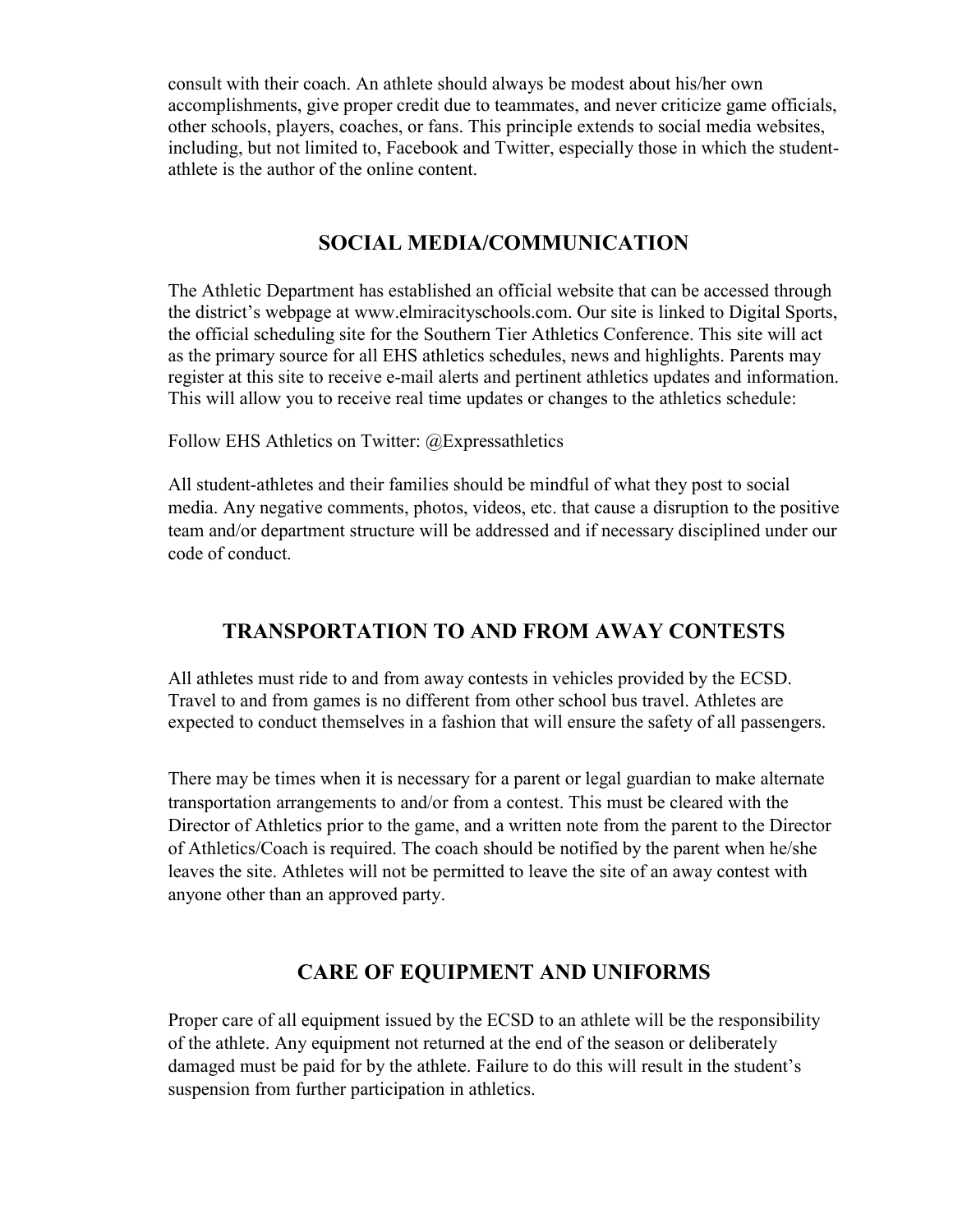## RESPONSIBILITIES OF AN EHS STUDENT-ATHLETE

It is expected that Elmira City School District student-athletes will:

- 1. Cooperate with and show respect to coaches, school administrators, and teammates at all times
- 2. Uphold and respect all district, school, and team rules
- 3. Strive for the highest degree of excellence in the classroom, the playing field, and the community
- 4. Arrive on time for class and be a positive contributor to the learning environment
- 5. Complete assignments, including homework, and give your very best daily effort in the classroom
- 6. Treat all officials and opponents with respect and dignity, never taunt an opponent, and never argue with an official
- 7. Accept victory with humility, defeat with grace, and display good sportsmanship at all times
- 8. Follow training rules and refrain from any action which might bring shame upon themselves, their parents, the team, the school, or the community
- 9. Place primary emphasis on the success of the team
- 10. Be supportive of all Express athletic teams.

## SPORTSMANSHIP

One of the main goals of the ESCD athletic program is to develop character and foster sportsmanship. Elmira High School and Section IV of the NYSPHSAA will be stressing the ideals of sportsmanship and fair play throughout the year. We are asking all students, parents, friends, spectators, etc. for cooperation.

All coaches, players and fans are expected to adhere to the following when attending any school sponsored athletic event, home or away:

- o Welcome the other team as you would welcome a guest at your home
- o Cheer for your team, but not against your opponents; urge your neighbors in the stands to do the same
- o Remember that officials, like all of us are human and will occasionally make mistakes. They are not trying to cheat us or help the other team. Referees are on the court/field to ensure the safety of the players and to see that neither team has an unfair advantage. They attempt, to the best of their abilities, to enforce both the spirit and the letter of the rules
- o Remember that your actions reflect upon the entire community. An athletic event is not a matter of life or death for any player, fan, official, coach or school. Be humble in victory and gracious in defeat

NYSPHSAA has created a "Stay in the Game" program. This program awards schools that go an entire school year with no ejections for a player or coach.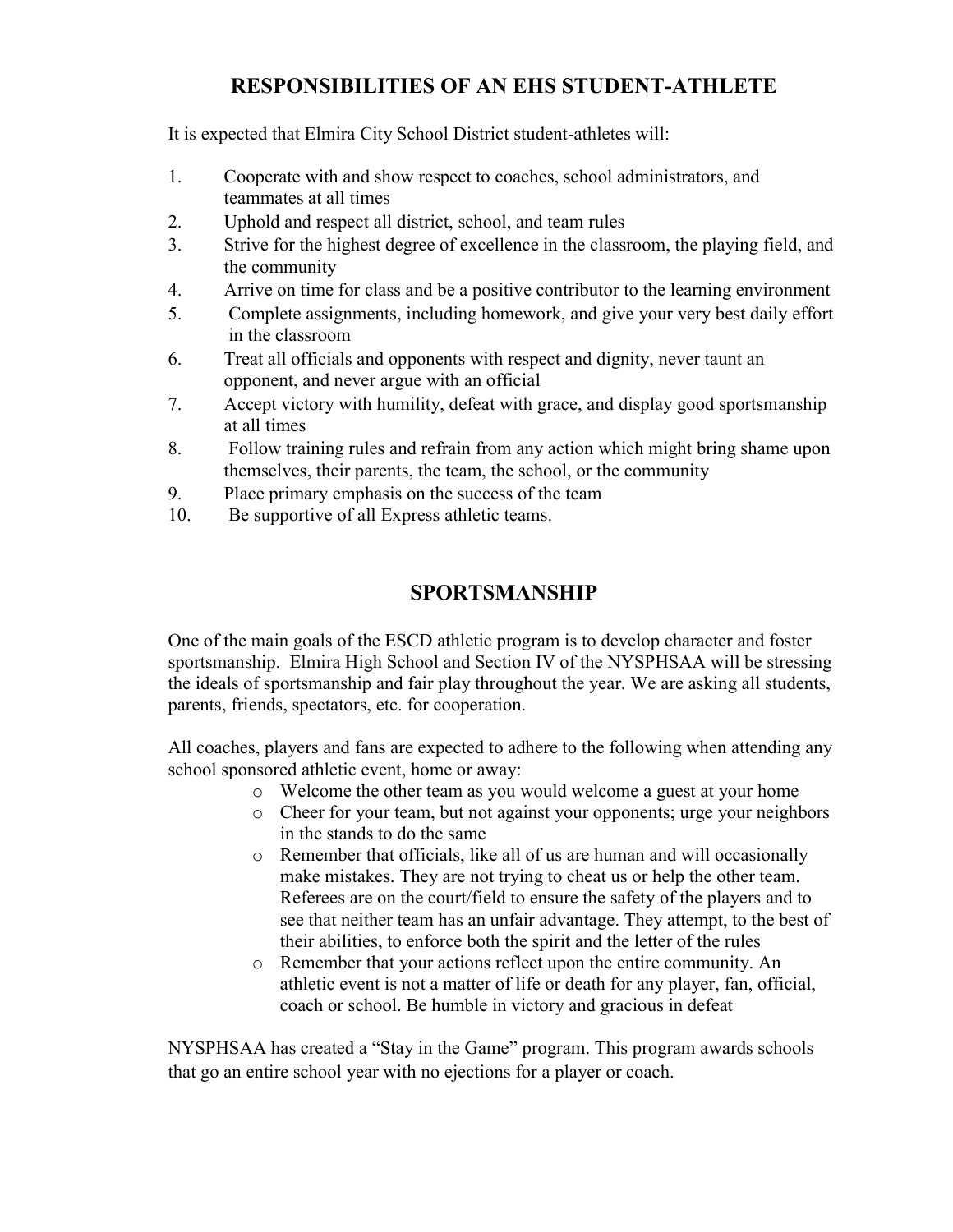### Extra-Curricular Activities

## Chemical Use Rules

The Elmira City School District recognizes that the use of tobacco, drugs and/or alcohol is a serious problem with legal, physical, emotional and social implications for the entire community. These impacts are particularly relevant for extra-curricular program participants because the physical and mental exertion required by such activity could magnify the detrimental effects of the substance abuse. To this end, the ECSD holds students accountable for their actions and has instituted policies that apply beginning in seventh grade and continuing until the student finishes twelfth grade. Violations continue to accrue throughout this time period and are not eliminated and renewed each year. Any penalty (i.e., probation) not fully served by a student during a sport(s) season will carry over to, and may affect eligibility for, a subsequent sport(s) season. In order to participate in any extra-curricular activity, a student shall abide by the following rules:

## Rule 1

A. Statement of the Rule

A student shall not engage or be involved in conduct on or off school property that constitutes the sale or attempted sale of a controlled substance or illegal drug or the sale or attempted sale of any substance represented as a controlled substance or illegal drug.

B. Penalty for Violation

Violators of Rule 1 shall be deemed ineligible to participate (i.e., on probation) in extra-curricular activities for one calendar year from the date of the determination that Rule 1 was violated.

## Rule 2

A. Statement of the Rule

A student shall not engage or be involved in conduct on or off school property that constitutes the use or possession of any of the following: alcohol; controlled substances; illegal drugs, including illegal steroids; prescription medicines, including steroids (if the student is not the person for whom the prescription was written); and drug paraphernalia.

- B. Penalty for First Violation
	- 1. Violators of Rule 2 shall be deemed ineligible to participate (i.e., on probation) in extra- curricular activities for eight weeks from the date of the determination that Rule 2 was violated. During probation, the student may continue to practice but may not participate in official events.
	- 2. The penalty imposed on violators under this paragraph may be reduced pursuant to the following requirements.
		- a. The suspension period will be reduced by two (2) weeks if the student admits to the violation when first questioned by the coach, advisor, school administrator, athletic director, or school resource officer.
		- b. The student and parent/guardian must meet with a school-recognized drug and alcohol counselor (e.g., Teen Intervene by Trinity) prior to the end of probation and provide written verification of such meeting. Upon acceptance of such written verification by the superintendent or designee, the probationary period will be reduced by one week.
		- c. The student may earn an additional reduction in his/her probation. The student may reduce the probationary period by one week by participating in various drug and alcohol prevention activities (e.g., attendance at drug or youth court) or by either volunteering at Trinity or writing a research paper on a designated topic related to the student's offense. Any activities or projects undertaken by the student to earn a reduction of the probationary period must be discussed with and approved by the superintendent or designee before any reduction will be granted.

#### C. Penalty for Second Violation

- 1. Violators of Rule 2 for the second time shall be deemed ineligible to participate (i.e., on probation) in extra-curricular activities for twenty weeks from the date of the determination that Rule 2 was violated. During probation, the student may continue to practice but may not participate in official events.
- 2. The penalty imposed on violators under this paragraph may be reduced by up to three weeks pursuant to the following requirements.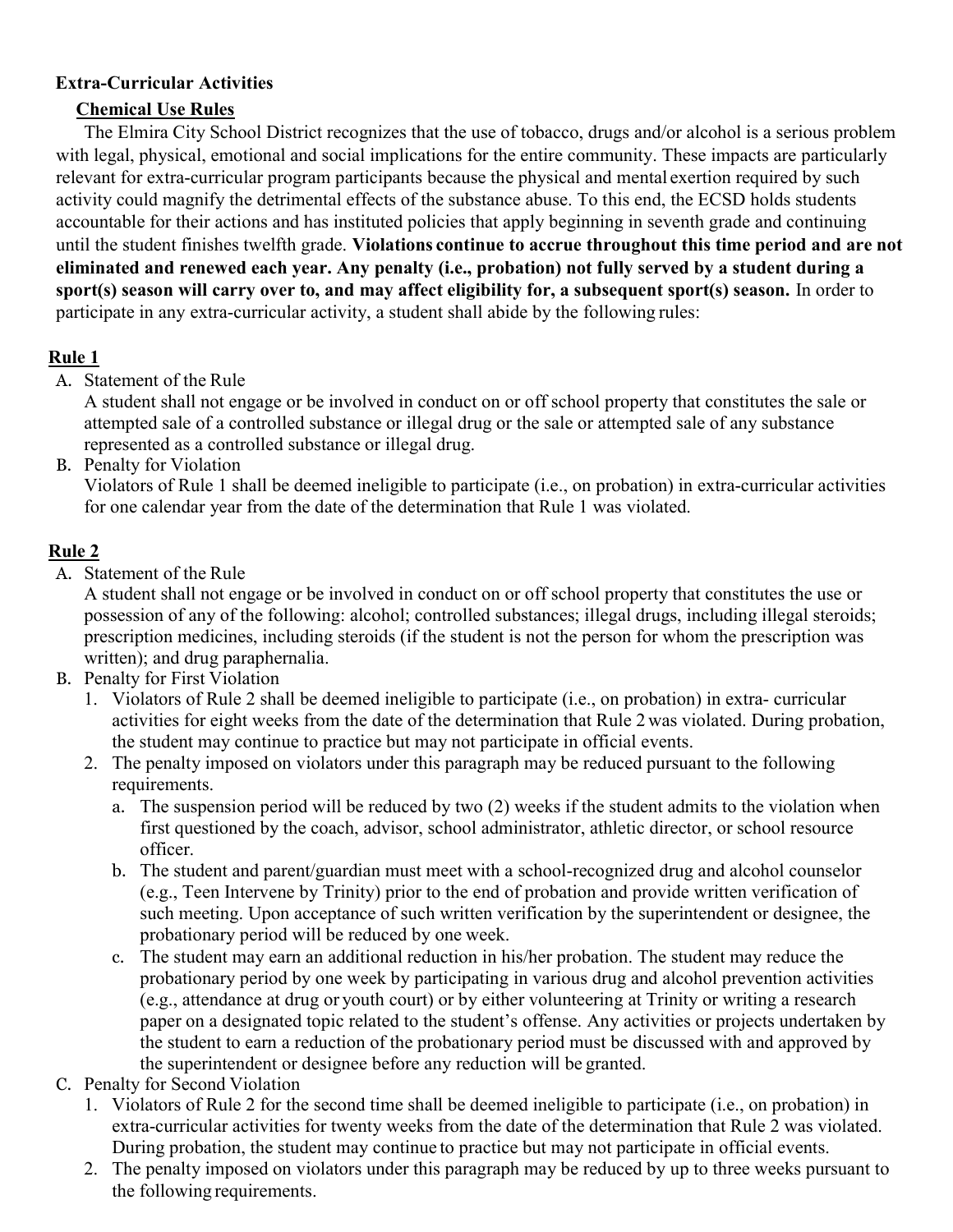- a. The student may participate in various drug and alcohol prevention activities (e.g., attendance at drug or youth court; volunteering at Trinity or a similar agency; writing a research paper on a designated topic related to the offense).
- b. The activity must be discussed with and approved by the superintendent or designee before any reduction will be granted.
- 3. Prior to any return to participation, the student shall provide verification of successful completion of an alcohol/drug evaluation. The parent/guardian and student shall also provide verification of completed or continuing, as appropriate, compliance with all recommendations made by the evaluator.
- D. Penalty for Third and Subsequent Violations
	- 1. Violators of Rule 2 for the third time shall be deemed ineligible to participate (i.e., on probation) in extra-curricular activities for one calendar year from the date of the determination that Rule 2 was violated. During probation, no participation will be permitted.

## Rule 3

- A. Statement of the Rule
	- A student shall not engage or be involved in conduct on or off school property that constitutes the use or possession of tobacco products (which includes, but is not limited to, cigarettes, e- cigarettes, vapes, Juul, cigars, chewing tobacco and smokeless tobacco).
- B. Penalty for First Violation
	- 1. Violators of Rule 3 shall be deemed ineligible to participate (i.e., on probation) in extra- curricular activities for three weeks from the date of the determination that Rule 3 was violated. During probation, the student may continue to practice but may not participate in official events.
	- 2. Prior to any return to participation, the student shall provide verification of successful completion of a program with the Tobacco Education Group or a substitute approved in advance by the superintendent or designee.
- C. Penalty for Second and Subsequent Violations
	- 1. Violators of Rule 2 for the second and subsequent times shall be deemed ineligible to participate (i.e., on probation) in extra- curricular activities for ten weeks from the date of the determination that Rule 3 was violated. During probation, the student may continue to practice but may not participate in official events.
	- 2. Prior to any return to participation, the student shall provide verification of successful completion of a program with the Tobacco Education Group or a substitute approved in advance by the superintendent or designee.

## Rule 4

- A. Statement of the Rule. A student shall not be in attendance at any gathering on or off school property where others are engaged in conduct that constitutes the use or possession of any of the following: alcohol; controlled substances; illegal drugs, including illegal steroids; prescription medicines, including steroids (if the student is not the person for whom the prescription was written); and drug paraphernalia.
- B. Penalty for First Violation
	- 1. Violators of Rule 4 shall be deemed ineligible to participate (i.e., on probation) in extra- curricular activities for two weeks from the date of the determination that Rule 4 was violated. During probation, the student may continue to practice but may not participate in official events.
- C. Penalty for Second Violation
	- 1. Violators of Rule 4 for the second time shall be deemed ineligible to participate (i.e., on probation) in extra-curricular activities for four weeks from the date of the determination that Rule 4 was violated. During probation, the student may continue to practice but may not participate in official events
- D. Penalty for Third and Subsequent Violations
	- 1. Violators of Rule 4 for third and subsequent times shall be deemed ineligible to participate (i.e., on probation) in extra-curricular activities for eight weeks from the date of the determination that Rule 4 was violated. During probation, the student may continue to practice but may not participate in official events.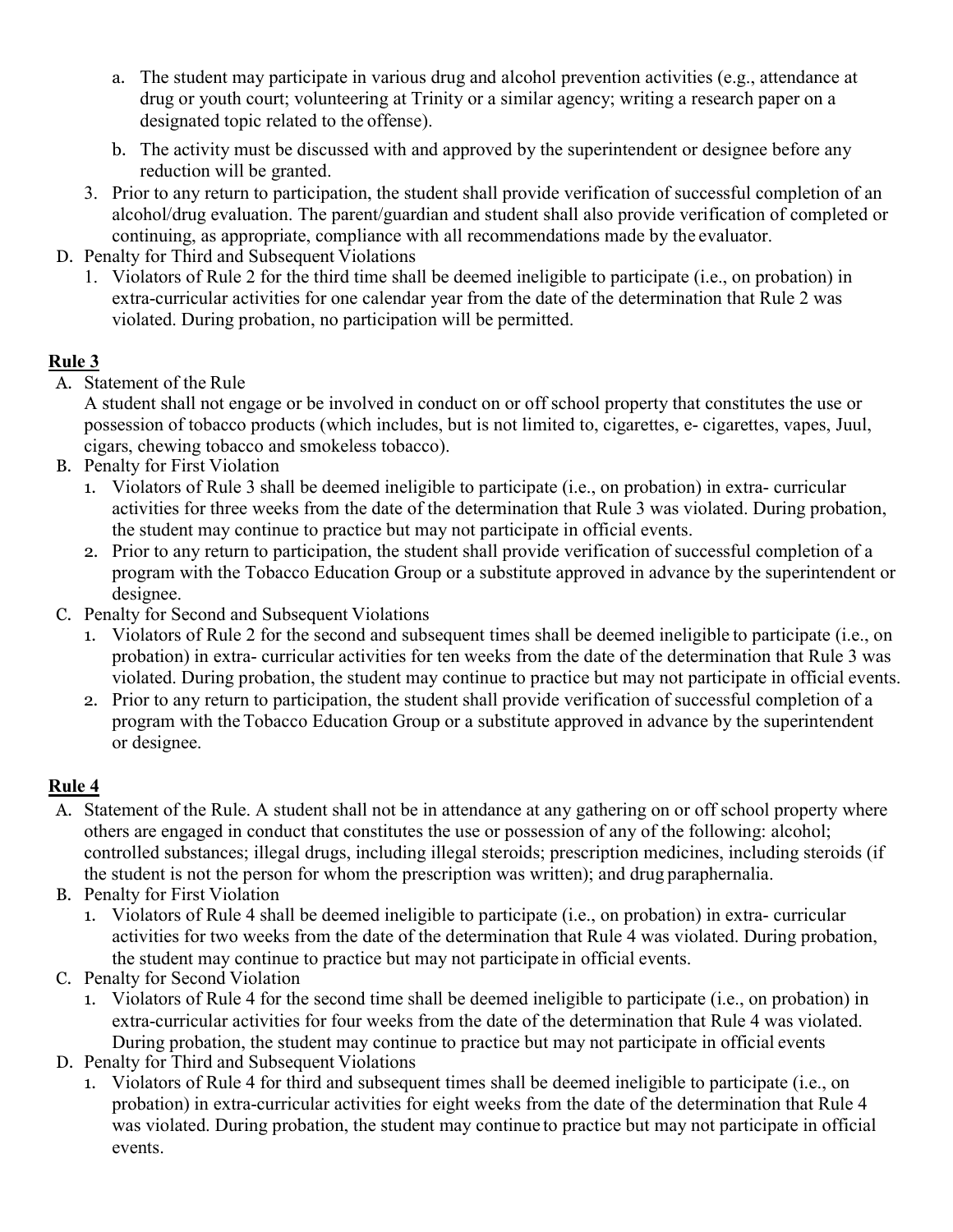## Determinations and Appeals of Rule Violations

A. Investigations

Alleged violators may be suspended from participation during the course of any investigation and determination.

B. Initial Determination

The initial determination that a rule has been violated will be made by the principal (for participants in non-athletic activities) or by the director of athletics (for participants in athletic activities).

C. Appeals

A student, if 18 or older or a parent/guardian may appeal the initial determination by delivering a request in writing to the office of the principal or athletic director within five days of the initial determination. A review will be conducted by a review committee constituted for this purpose.

The person who made the initial determination may not be a member of the review committee but may participate in the review process.

- D. Aggregate Violations
	- 1. For purposes of imposing progressive penalties under any Rule, violations of any other Rule shall be deemed to be a prior violation of the Rule under consideration, if the earlier incidents occurred within eighteen months of the incident under consideration.
	- 2. When a student is determined to have violated both Rules 2 and 4, the penalty imposed shall be solely the penalty provided under Rule 2 and the two violations shall be deemed to be one violation for purposes of progressive penalties.

## Extracurricular Activities Eligibility

Participation in all extra-curricular activities in the secondary schools will be based on the following standards:

- 1. Students are responsible for knowing their eligibility status.
- 2. Students must carry a full academic schedule as determined by the school District and/or NYSPHSAA.
- 3. Students must report to school on time, attend all classes, put forth a good effort in all classes, be respectful and follow school rules and policies. Failure to meet these expectations will result in probation and/or ineligible status for the student. (Athletes must be passing physical education.)
- 4. Students must demonstrate good attendance. Unexcused absences from school, any class or study hall will result in suspension or dismissal from the activity. Students must also demonstrate good behavior and abide by the rules set forth in the code of conduct.

First offense: One-day suspension from the activity. Second offense: Five-day suspension from the activity. Third offense: 21-day suspension from the activity. Fourth offense: Dismissal from the activity.

- 5. Students must be in attendance the full day (of the activity) to participate in scheduled extra- curricular activity unless a written legal excuse is submitted.
- 6. Students under in-school or out-of-school suspension may not participate for the length of their disciplinary action. Any referrals for misconduct approved by an administrator will result in suspension or dismissal.
- 7. Good community citizenship is expected of all students participating in extra-curricular school activities. Good community citizenship involves following a high standard of behavior and conduct while in or out of the school setting. Students are expected to follow all laws, school and governmental regulations.

The following is a list of examples that may result in suspension or dismissal from participation in school extra-curricular activities as determined by the building eligibility committee. This is not an allinclusive list.

 Students reported for interfering with the individual and property rights of others which includes, but not limited to, vandalism, trespassing, sexual misconduct, hazing or harassment.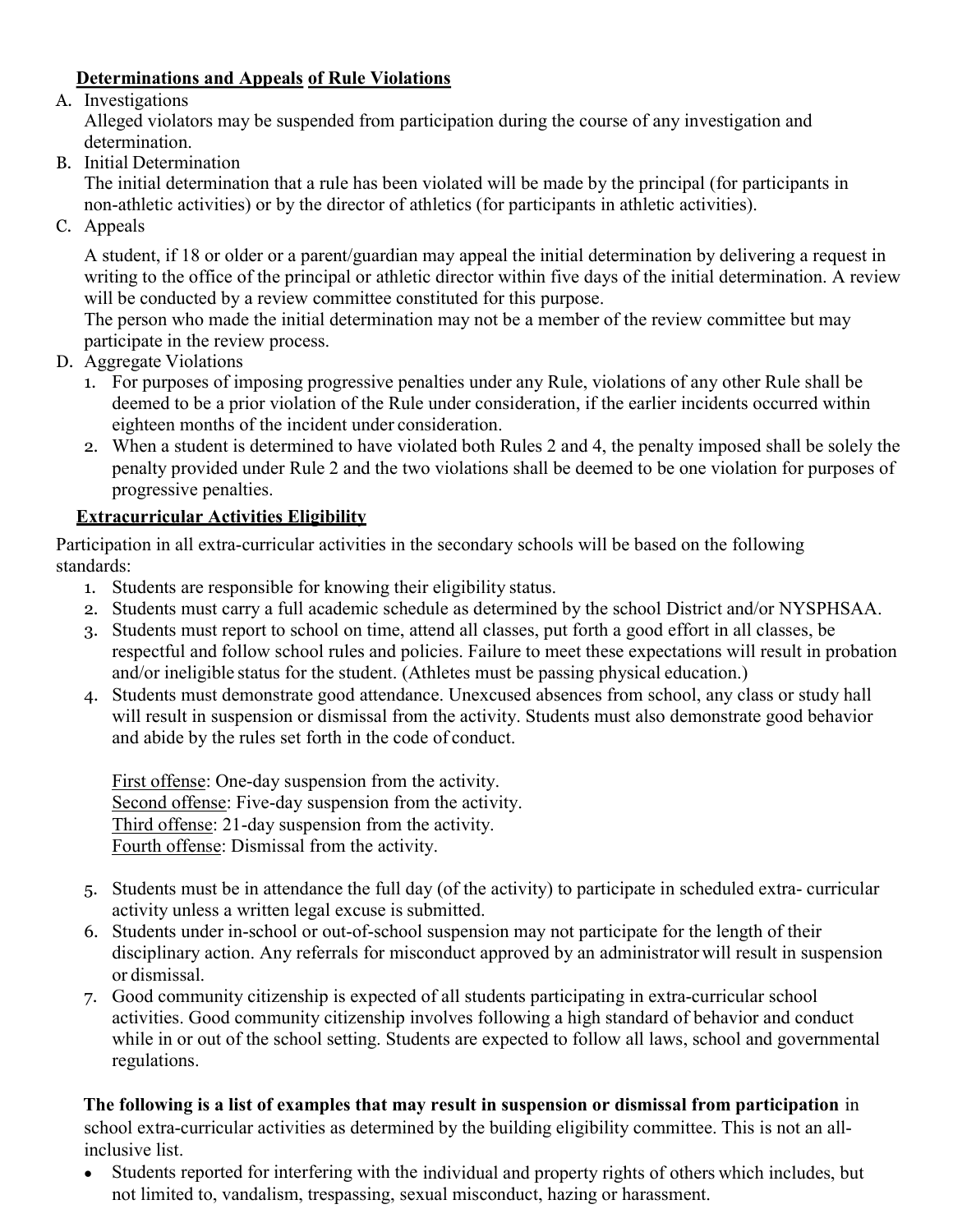- Any student caught stealing or in possession of stolen items.
- Any student who vandalizes school property.
- Any student involved in conduct that constitutes criminal activity, both in-season and out-of-season.
- Any student committing an act that would be a serious violation of the district's code of conduct justifying suspension from school of 5 days or more.

Students suspended or dismissed from participation in extra-curricular activities due to poor citizenship are not eligible to participate until deemed eligible by the district eligibility committee, superintendent or board of education.

#### Procedures for Academic Eligibility

Eligibility will be determined for athletes' overall average based on the first marking period grade (for winter sports), second marking period grade (for spring sports) and the final marking period average (June) for fall sports. If a student is dropped from a class because of lack of seat time, or dropped because of lack of attendance in school, the student will be deemed ineligible for the next season. (dropped in second semester of previous year, no fall sports; dropped in first semester, no winter or spring sports) unless that student is able to attend summer school, they must complete and pass the course in summer school to play the fall sport. Eligibility status is given to the athletic manager / advisor. It is the coach's / advisor's responsibility to know the eligibility status of their students.

There will be two academic eligibility status categories:

## 1. Eligible

a. Full participation – Overall average 65% or above and all athletes must be passing physical education.

### 2. Probationary/Ineligible

- a. Probationary If students' overall average is not 65% or above, they will be deemed academically on probation. In order to participate in practices and games during the probation period, the athlete must attend and participate in study hall regularly for a three (3) week period. If a student is deemed on probation for the fall season, based on the overall average after the fourth marking period, they must attend summer school, in order to be deemed eligible to play in games for the fall season. If a student is eligible for summer school and does NOT attend summer school, then the three week probationary period for the fall season will begin on the first day of the athletic study session. That student will not be eligible for games until the athletic study hall begins and that student attends and participate in that athletic student hall. The 3 week probationary period for the winter and spring seasons will begin on the first day of the season. Eligibility status for students will be determined by the Athletic Director and/or building principal. At the end of the three-week period, students' grades, attendance, attitude/behavior record, citizenship and overall average will be reviewed. If all is satisfactory, full participation will be restored. If all is not satisfactory, the student will remain in the athletic study hall for the remainder of the season.
- b. Ineligible
	- i. If a student does not meet all the probationary criteria needed for the student to be deemed eligible, then the student is ineligible for practices and games for the remainder of the season.
	- ii. A student who is removed or suspended from school cannot participate in the extra- curricular activities for that period of suspension or removal.
	- iii. Students who are deemed ineligible, may appeal their eligibility status. Students who wish to appeal, must be in good standing, attend class regularly and complete class assignments throughout the marking period.
	- iv. A student will contact the building principal to appeal within five days of being deemed ineligible. The building principal will review the appeal application and make an initial determination in writing within five school days. If it is determined that the student is academically ineligible, the student may appeal in writing to the building eligibility committee.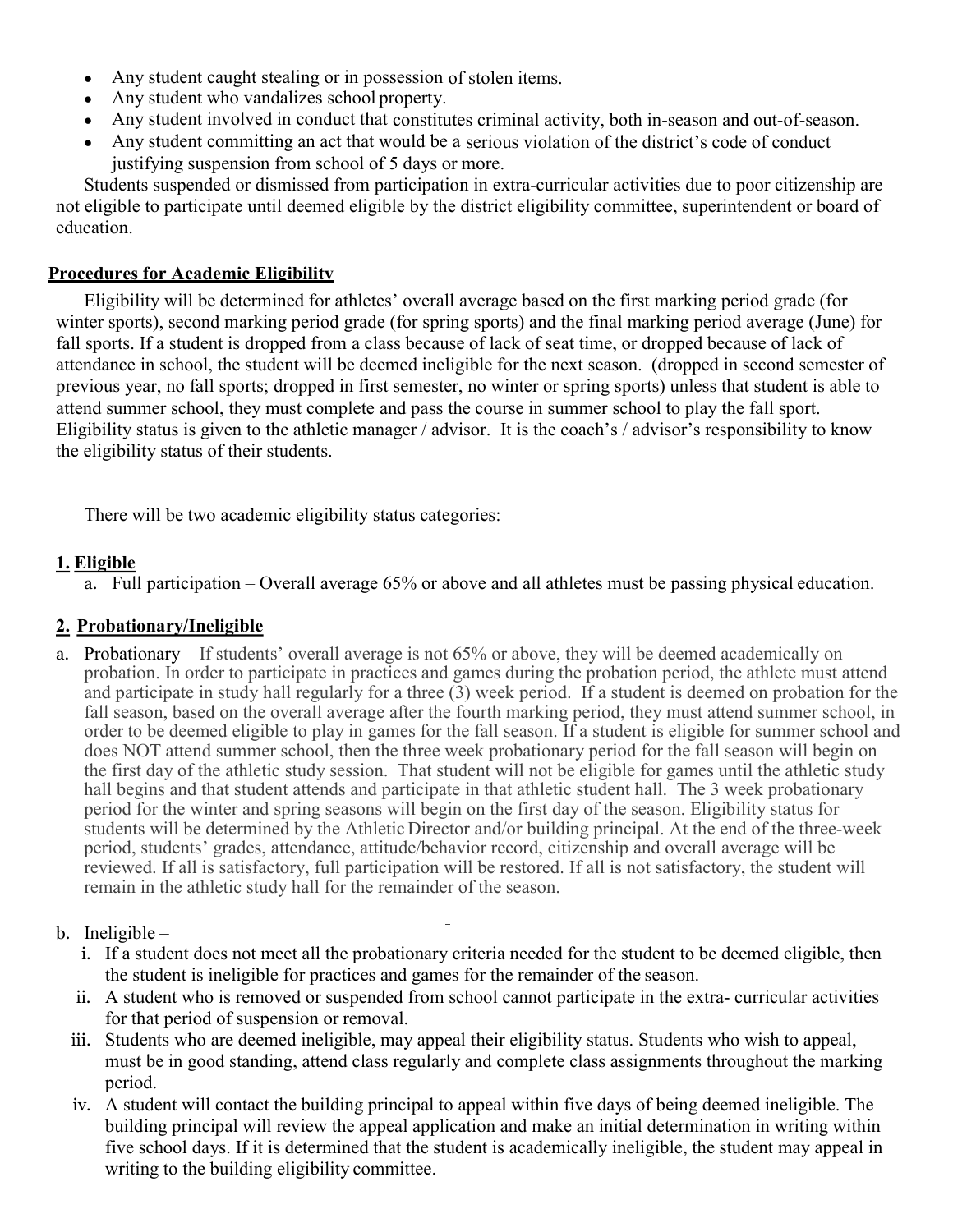### SCHOOL SPORT INSURANCE INFORMATION

Dear Parent/Guardian:

Before you sign permission for your child to participate in a team sport, you should understand that there is a risk of injury and the insurance liability information.

As a courtesy, the school provides some insurance coverage for students who are accepted on an inter-scholastic team. This insurance is only used when the family's primary insurance does not completely pay the full medical cost.

The school insurance is a low cost, non-profit insurance plan and cannot pay the balance of every claim. Whatever balance remains after the family insurance and the school insurance settles, is the **responsibility of the parent**.

It is the responsibility of the parent to contact the Administration Insurance Department at (607) 735-3005 to process any claim to the school insurance company.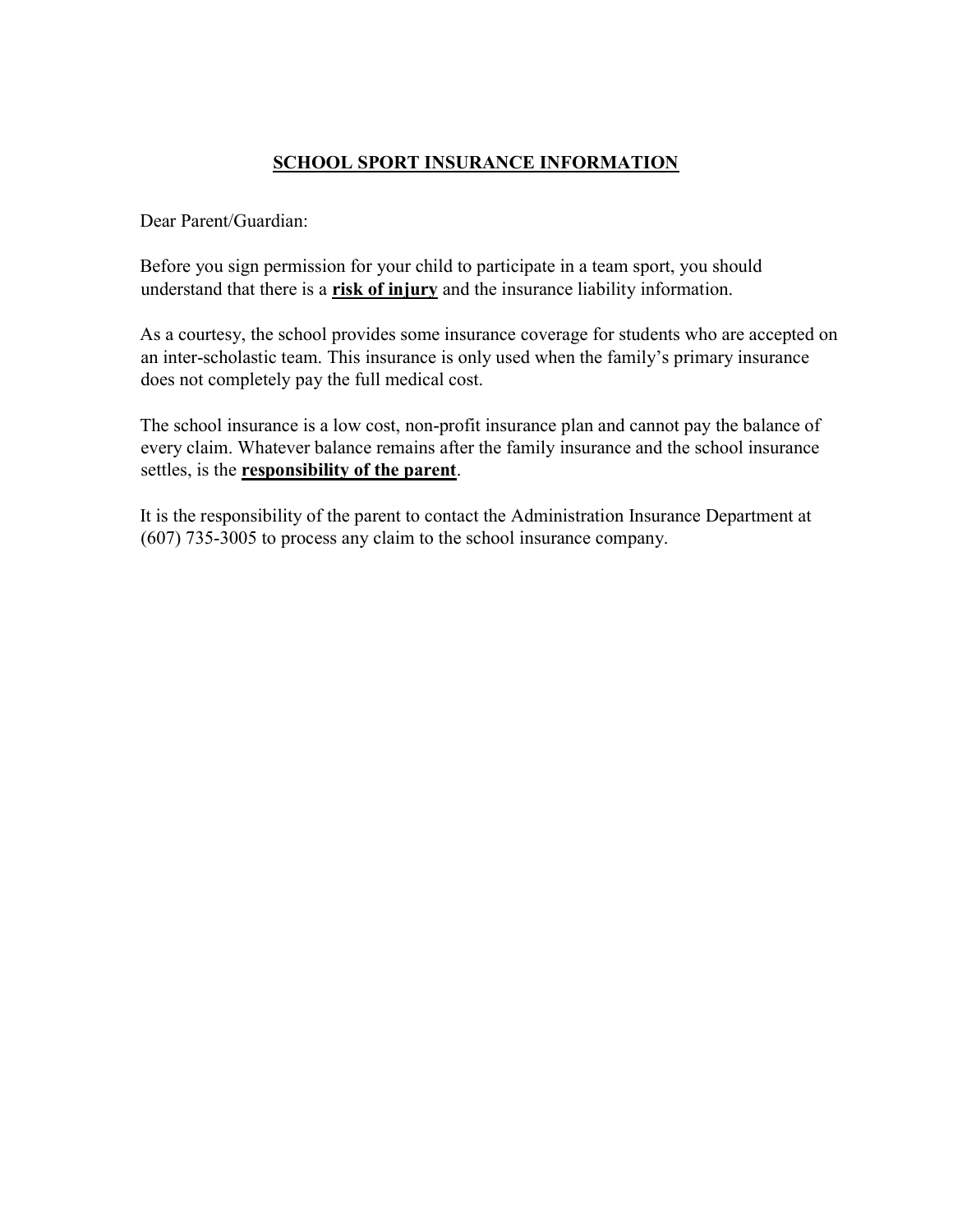#### ELMIRA CITY SCHOOL DISTRICT FACT SHEET FOR PARENTS – HEAD INJURY AND CONCUSSION FORM

#### What is Concussion?

Concussion is a brain injury which results from a bump, blow or jolt to the head. Even a "ding" or bump to the head can be serious. Concussion is an injury that cannot be seen; some of the symptoms can be observed, but some can only be reported by the student. Honesty in reporting symptoms is essential. Second Impact Syndrome (blow to the head before full recovery from a concussion) can be dangerous; it can result in permanent brain damage, and in rare cases, it can be fatal.

#### Prevention of Concussion -

Coach's rules for safe practice and play Rules of the sport and sportsmanship Protective equipment Honest reporting of head injury by student Prompt recognition on the sidelines Prompt medical evaluation Slow, gradual return to phys. ed. and sports, dependent upon how quickly symptoms resolve

#### Signs of Concussion that You Can Recognize –

Appears dazed or stunned Is confused about plays or assignment in the game Is unsure of score or opponent Moves clumsily Answers questions slowly Loses consciousness Shows behavior or personality changes Can't recall events before and/or after the hit

#### Symptoms Reported by the Athlete -

Headache Nausea Balance problems or dizziness Double or fuzzy vision Sensitivity to light or noise Feeling sluggish or very tired Feeling foggy or groggy Concentration or memory problems Confusion

#### What to do if You Think Your Athlete has a Concussion –

Seek medical attention right away Keep your athlete out of play  $-$  IF IN DOUBT, SIT THEM OUT!

Tell all of your athlete's coaches about any recent concussion, and follow any doctor-ordered restrictions for all sports and activities Remind your teen – IT'S BETTER TO MISS ONE

#### GAME THAN THE WHOLE SEASON

REMEMBER - VERY FEW STUDENT ATHLETES ARE POTENTIAL DIVISION I OR PROFESSIONAL PLAYERS – THE RISK JUST ISN'T WORTH IT - YOUR CHILD ONLY HAS ONE BRAIN, AND THEY'RE GOING TO NEED IT, SO PROTECT IT!

#### Elmira City School District Policy on Return to Phys. Ed. and Athletics Following Concussion –

Coach or Athletic Trainer will evaluate your child on the sidelines – if concussion is suspected, the athlete will be taken out of play for that day. Have your child evaluated by your private healthcare provider, and ask for a note describing any activity restrictions – turn it in to the school nurse's office ASAP. Re-entry to PE and sports will be allowed in gradual steps. The athlete must be free of signs and symptoms for at least 24 hours at each step before being released to try the next one:

1. No participation in PE or sports – rest.

2. Light aerobic exercise (walking, stationary bike, resistance training).

3. Sport-specific exercise – for example, running for soccer.

4. Non-contact training drills.

5. Full contact training.

6. Full participation – game play.

Note that your private healthcare provider must

clear the athlete before he/she can progress to level 5. You may want to schedule an appointment in anticipation of this.

There are 6 steps – therefore, a minimum of 6 days before return to full participation.

If symptoms reoccur when the student moves up a step, he/she will need to go back to the previous step for at least another 24 hours before trying it again. Some students may take much longer to recover than others – this does NOT indicate weakness or lack of motivation.

The school nurse practitioner (NP), nurse (RN), and/or athletic trainer (AT) are the only people who can give clearance for the athlete to progress to a next step. They may ask for input from the coach, athlete, parents, teachers, etc. when assessing the student's progress.

There must NOT be pressure on the student to "suck it up" and under-report his/her symptoms. Concussion is different from muscle strains and general aches and pains associated with sports participation – "playing through it" just increases the risk for more serious brain injury.